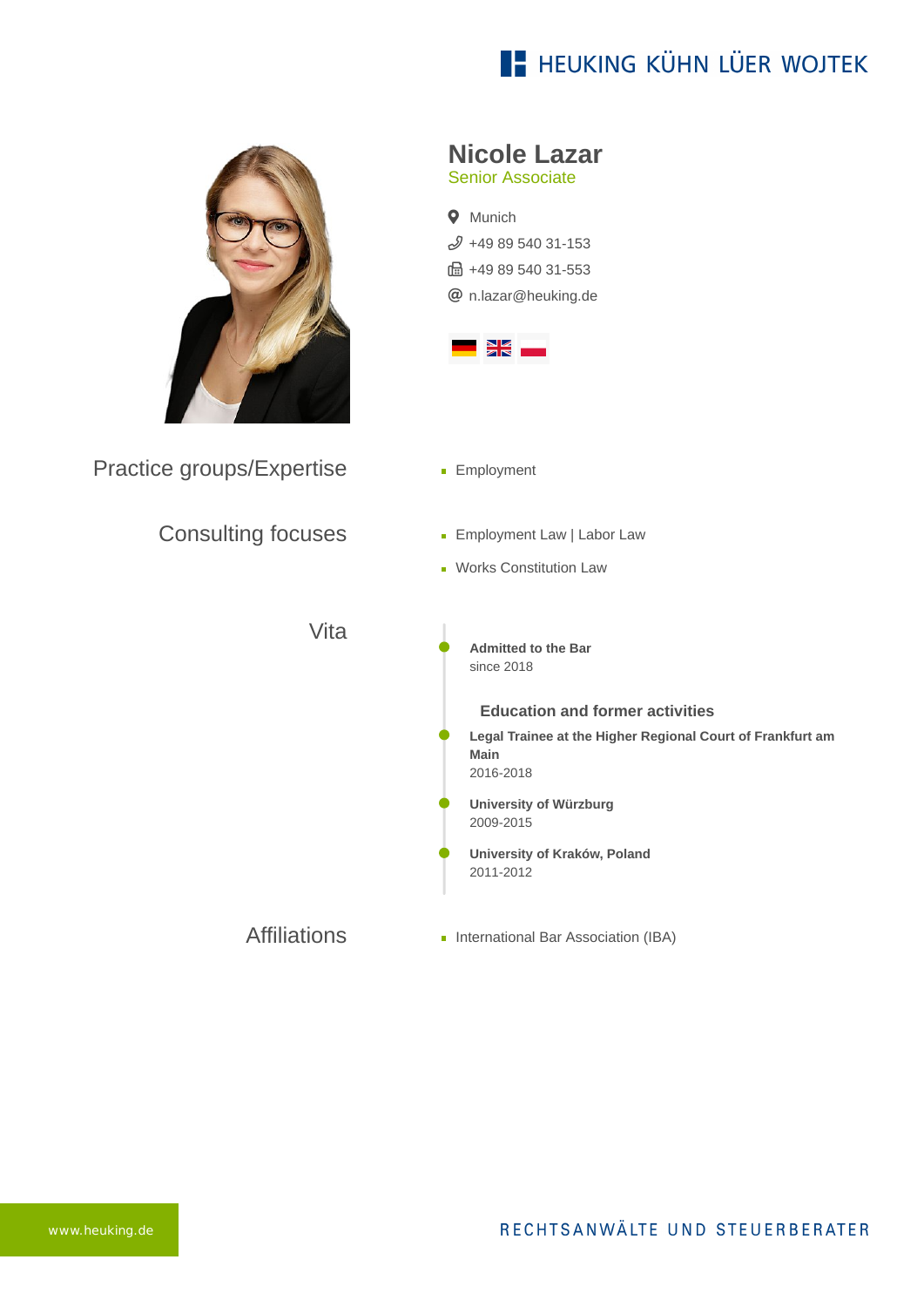### **E- HEUKING KÜHN LÜER WOJTEK**

#### References **Heuking Kühn Lüer Wojtek advises Organic Garden AG on** [the acquisition of f.e.b. GmbH from nutrition expert and chef](https://www.heuking.de/en/lawyers/detail/pdf-download.html?lawyer=1010&cHash=41d41612b2a73b7fc1484f711c0af262) Holger Stromberg

- **[Heuking advises Carlyle on acquiring a majority stake in iC](https://www.heuking.de/en/lawyers/detail/pdf-download.html?lawyer=1010&cHash=41d41612b2a73b7fc1484f711c0af262)** Consult Group
- Heuking advises private equity investor AUCTUS to its [investment in nursing home operator Mirabelle Holding](https://www.heuking.de/en/lawyers/detail/pdf-download.html?lawyer=1010&cHash=41d41612b2a73b7fc1484f711c0af262)
- **[Munich-based electronics group Katek acquires bebro](https://www.heuking.de/en/lawyers/detail/pdf-download.html?lawyer=1010&cHash=41d41612b2a73b7fc1484f711c0af262)** electronic and eSystems MTG with Heuking

### Publications (Selection)

- Kein Kurzarbeitergeld ohne (erneute) Anzeige über den Arbeitsausfall *Update Employment Law January 2022 by Nicole Lazar*
- Kein Unfallversicherungsschutz bei Tätigkeit im Home **Office** *Update Arbeitsrecht, Oktober 2020*
- **Fristlose Kündigung wegen exzessiver Privatnutzung des** Internets *Update Arbeitsrecht, June 2020*
- Coronavirus: FAQ employment law part 3 *Update Employment Law | Special newsletter coronavirus*
- No deviation from the equal pay principle with only partial reference to a collective agreement on temporary employment *Newsletter Update Employment Law, October 2019 by Nicole Lazar*

[You can find all publications on the lawyer profile of Nicole](https://www.heuking.de/en/lawyers/detail/nicole-lazar.html) Lazar at heuking.de.